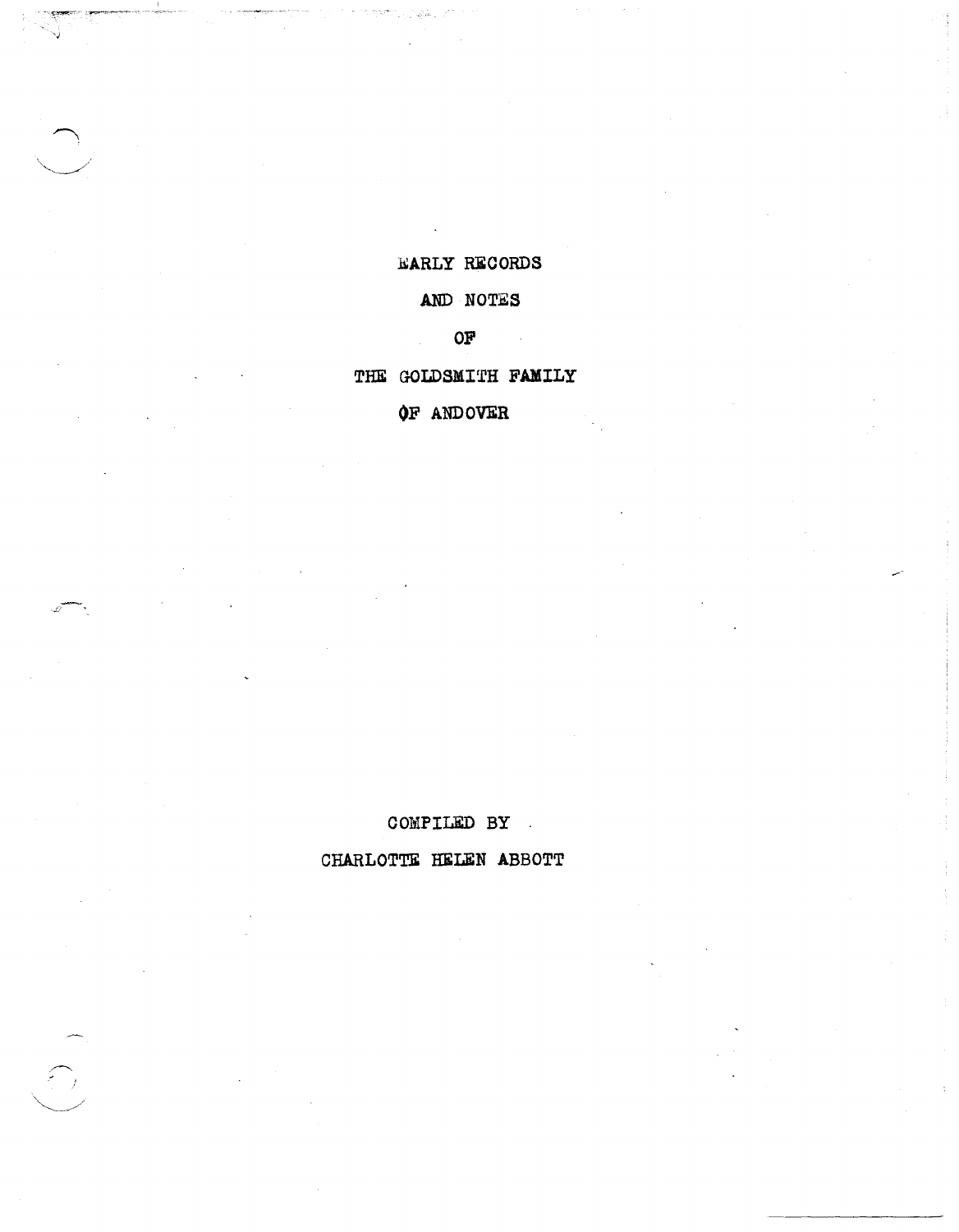The GOLDSMITH FAMILY

Richard (1) Goldsmith, who received a grant of land in Wenham, is first mentioned in the records of that town, June  $23$ , 1644. He joined the church there in  $1648$ . He was one of those who woted to move to Chelmsford with the Rev. John Fiske and a number of the members of Wenham Church, in 1655, but if he went, he returned to Wenham.

Richard was killed by lightning on Sunday, May 18, 1673, in the house of Rev. Antipas Newman. The inventory of his estate was presented by his widow, Mary ( Perkins ?) and the value was  $\overline{b}$  50. 10 s., including a house and land at  $\overline{b}$  30. ( Essex Probate Docket,  $11,677$  ) Mary probably married John Abby or Abbie of Wenham. Nov.  $25.1674.$ 

Richard  $(1)$  and Mary, had :

Mary,  $(2)$  bapt. 1648; m. Richard Patch, Feb. 8, 1672 Sarah, (2), " 1650; m. Jonathan Biles, Sept. 29, 1668. Thomas (2),  $\frac{n}{1653-4}$  mentioned in church record,-lst mo. Hannah  $(2)$ , born March  $4$ , 1657-8 (2 ) Zaccheus, born 1662; m. Martha Hutton; d. Oct. 30, 1747.

Martha Hutton, wife of Zaccheus, was daughter of Richard Hutton and Elizabeth Kilham, and was born Mch. 30, 1662. Her fat her, also an early resident of Wenham, is mentioned in the records in 1653.

Zaccheus (2), a weaver by occupation, and a yeoman, had. Martha (3), b. Nov. 14, 1686; m. Simon Patch, published

May 14, 1712; d. Mch. 1, 1747. (Quarles ) Elizabeth  $(3)$ , bapt. 1688-9; m. 1st, Francis Quaris of Ipswich; Feb. 1714 ; 2nd, Robert Haskell , 1725,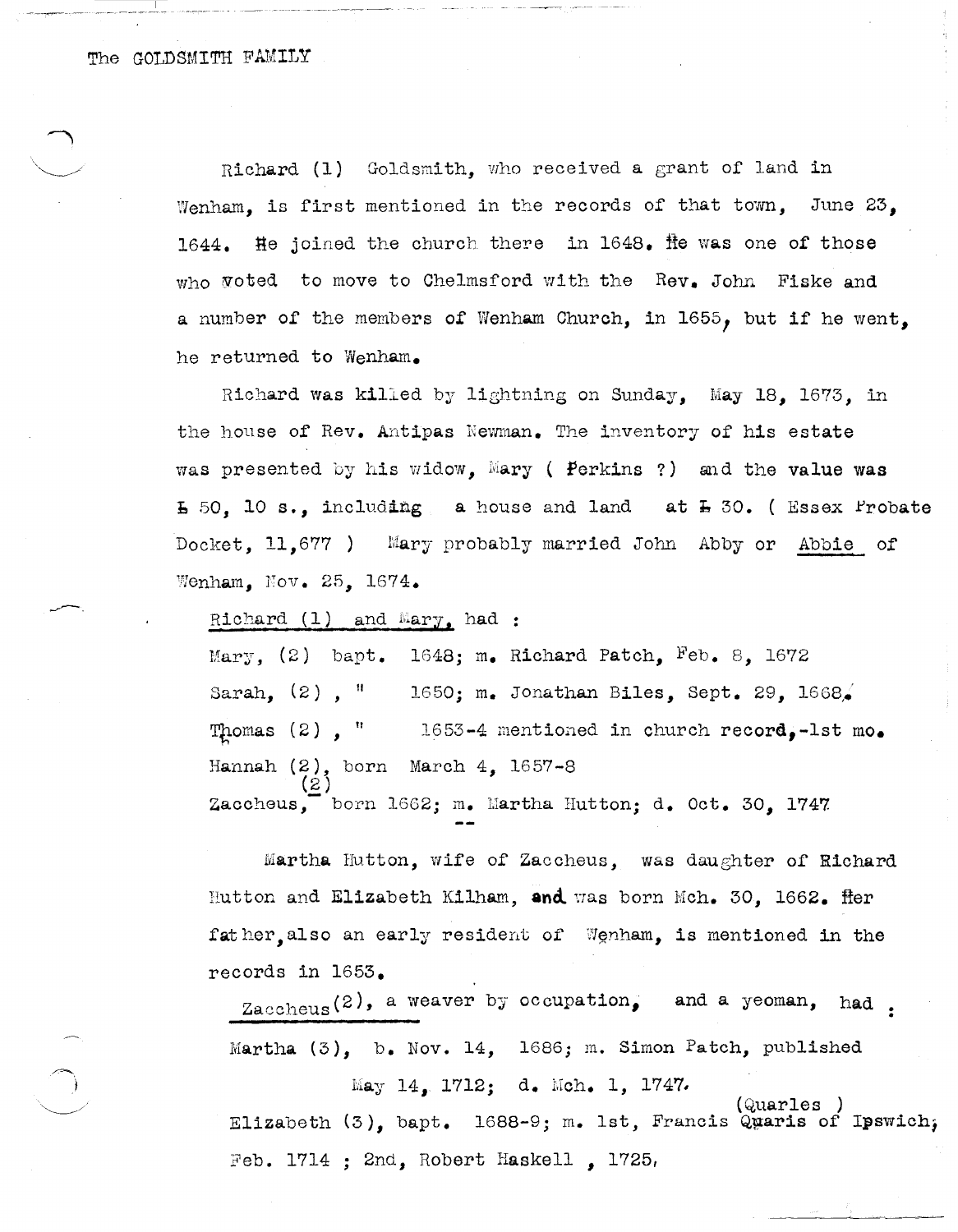The GOLDSMITH FAMILY

-2- Zaccheus- Martha

Hutton (3) bapt. 1690; m. Miriam Kimball Ħ 1694: d. Nov. 21, 1695  $John(3)$  $Oct.8$ Mary (3), born May 14, 1699; m. John Woodward of Brookline, 1722. John (2nd ) b. Bec. 17, 1696 Zaccheus (3) b. April 7, 1701; m. Dec. 14, 1724 Tabitha Dodge. Richard,  $\{3\}$ , b. Bec. 28, 1705, bapt. Bec. 16 (Church records.)

Tabitha Dodge, who married Zaccheus (3) Goldsmith, was the daughter of William and Prudence ( Fairfield) Dodge, who was born July 12. 1710. She died Nov. 8. 1726. She was but 14 years old when she married and sixteen when she died.  $(3)$ Zaccheus and Tabitha had :

William (4), b. Oct. 8, 1725; m. Margaret Cogswell, Apr. 11, 1745 Zaccheus (3) married 2nd, - Mehitabel Kimball, May 15, 1729; had :  $John(4)$ 

Isaac  $(4)$ 

Mehitabel,  $(4)$ , b.  $F$ eb. 28, 1733-4; m. 1756 John Woodward, of  $\mathbb B$ rookline, N.H. (Zaccheus (3) lived at Wenham, Ipswich and ANDOVER. In 1783 was a resident of Ossipee, N.H. where two of his sons, John and Isaac had settled).

Elizabeth (4), b. Oct. 2, 1739; m. Thos. Smith Jr. of Ipswich Nov.  $/12$ , 1763. Tabitha (4), b. Jan. 8, 1735-6; m. Moses Harris of Ipswich, int. published June 19, 1761.

Martha (3) (Goldsmith) Patch and Simon, had: Daniel (4), b. May 26, 1715; d. Oct. 22, 1737<br>Martha, (4), b. June 16, 1718; d. Oct. 16, 1737<br>Jemima (4), b. June 2, 1720; m. James Dodge Simon (4), b. Apr. 24, 1723; d. Nov. 12, 1737<br>Mary (4), b. July 13, 1728; d. Aug. 15, 1728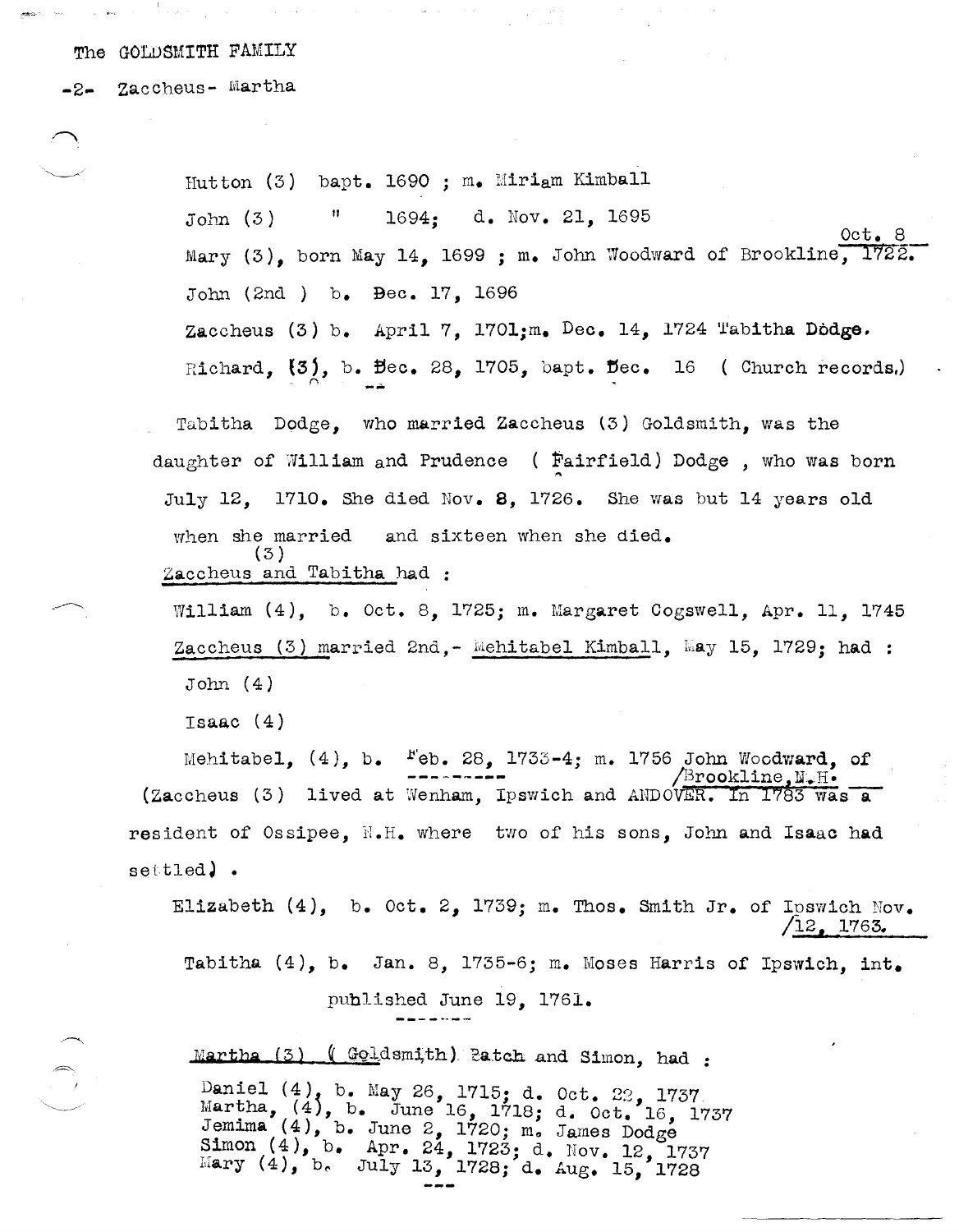$-3-$ 

 $\overline{\mathbb{C}}$  .

William  $(4)$  Goldsmith, born Oct. 8, 1725, died  $F$ eb. 12, 1812, ab ANDOVER. He married Margaret Cogswell, daughter of Gifford and Sarah (  $Farsons$  ) Cogswell, at Ipswich, April 11, 1745. They had :

William  $(5)$ , b. Feb. 17. 1751-2 at Ipswich, Mass.; married July 29. 1774. Hannah Burnham at Ipswich; d. May 15. 1841. Hannah was born April 18, 1754; d. Dec. 27, 1833. There is a family tradition that she Was born at Marblehead. Hannah

hfter their marriage, William and/\_ moved to Wilton, N.H., where some of their descendants reside.

William was a Minute  $\mathbb{N}$ an from Andover in the  $\text{Lexington alarm}_{\bullet}$ April 19. 1775. His name appears on the "Roll of Travel and Service ", to which Capt.  ${}^{11}$ enry Abbott made oath. Feb. 14, 1776.

He was a large land holder in Andover and is said to have been taxed for 1000 acres before he became a resident of the town.

Jeremiah (6) Goldsmith, son of William (5) and Hannah Burnham.born in 1760, married Sarah Converse, born in Bedford, Mass., May 4. 1767, daughter of Joseph and Elizabeth ( Bavis ) Converse. They had

Sarah,  $(7)$ , born in ANDOVER, Nov. 1, 1789,

Elizabeth  $(7)$  " "  $\ldots$ , Aug. 29, 1791; m.  $\mu$ ec.1, 1816. Ben Abbott, of ANDOVER, d. March 25, 1867,

William  $(7)$ , b. March 19, 1793; m. Eunice Rice, Sept. 11, 1826;<br>  $\sqrt{a}$ . April 30, 1869. April 30, 1869. Mary Converse,  $(7)$ , b.  $Feb. 17$ , 1795;m. Nov. 4, 1825, George Daland; d. Aug. 10, 1864.

Clarissa (7), b. April 11, 1797

Jeremiah  $(7)$ , b. Oct. 24, 1799; m.  $Dec. 31. 1831.$  Elizabeth Gleason, of Billerica; d. Jan. 28, 1864.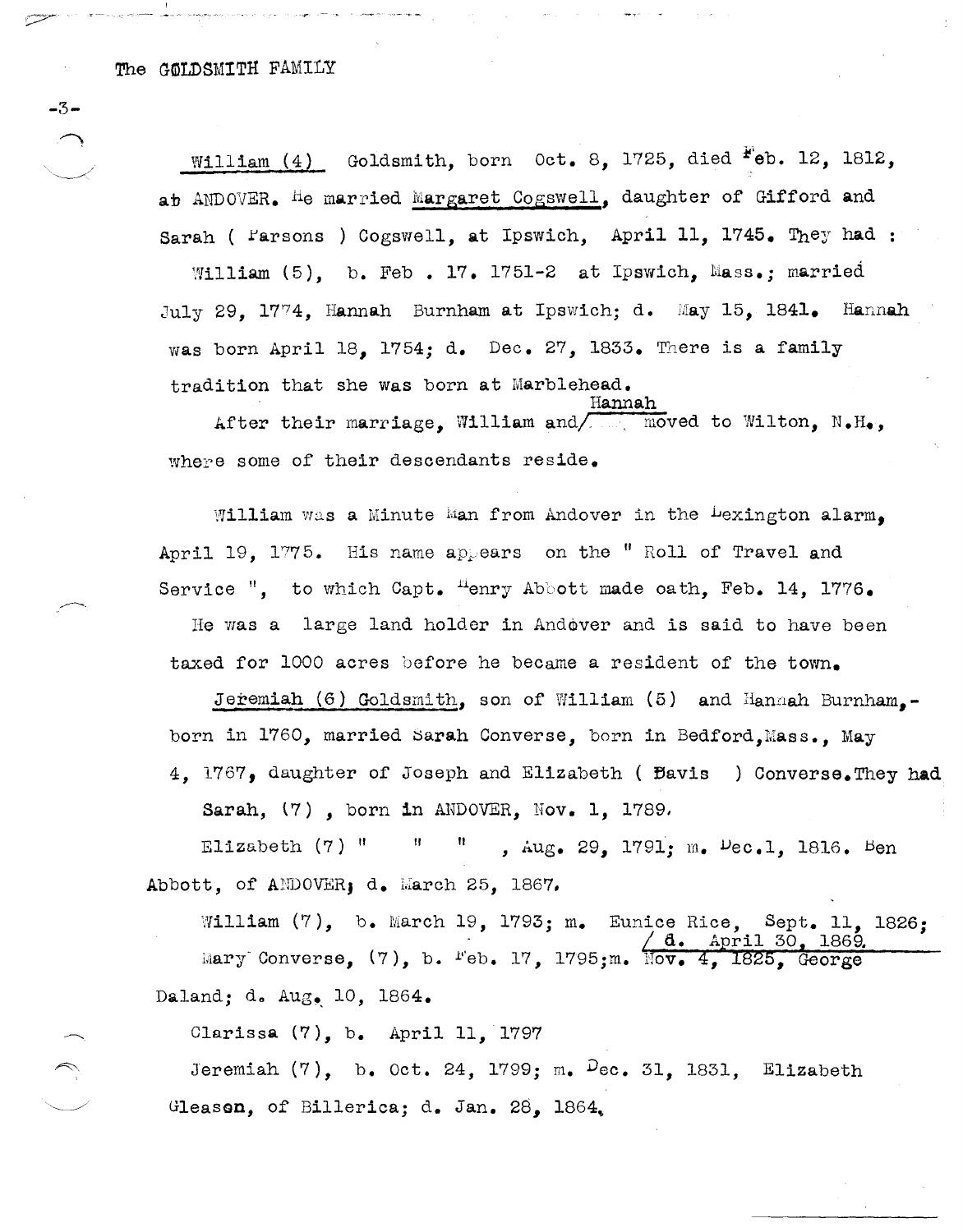$\mathcal{P}$  $-4-$ Aphia (7), b. Feb. 24, 1801; m. July 24, 1823,  $Kev$ . Joseph  $\nu$ avis, of Nottingham, N.H.; d. in Antrim, N.H. about 1850. Joseph C. (7), b. April 1,1803; m. May, 1827, Phebe Russell of Andover, born March 30, 1807; he died Oct. 31, 1854. Hannah (7), b. May 17, 1805;m. May 17, 1837, Isaac Giddings of Andover, who was b. May  $22$ , 1795; she d. Jan. 22, 1892. Joshua  $(7)$ , b. March 27, 1967; -Lozina,  $(7)$ , b. Jan. 27, 1813 ; m. Jonathan Waldo, July 29. 1832; d. Jan. 18, 1901. William (7) and Eunice Rice, had : William (8), b. July 3, 1827 Sarah Converse (8), b. March 7, 1829 Eunice Howe (8), b. Nov. 10, 1830 Aphia Davis, (8), b. June 30, 1832 Jeremiah Fefferson,  $(8)$ , b. Sept. 16, 1834 Hannah Giddings (8), b. Dec. 4, 1836 Abbie Rice (8), b. June 9, 1839 Lozina Waldo  $(8)$ , b.  $Dec. 6$ , 1841 Elizabeth Abbott  $(8)$ , b. Nov.22, 1843; d. May 15, 1854. Jeremiah  $(7)$  and Elizabeth Gleason, had : William (8) Gleason, b. Nov. 28, 1832 Elizabeth  $(8)$ , b. <sup>D</sup>ec. 23, 1834; d. Oct . 12, 1854 Jeremiah (8), b. March 27, 1837; d. Aug. 20, 1871 Josiah (8), b. Oct. 8, 1839; d. May 24, 1883 Albert (8), b. June II, 1842 Joshua (8), b. April 3, 1845; d. Dec. 29, 1851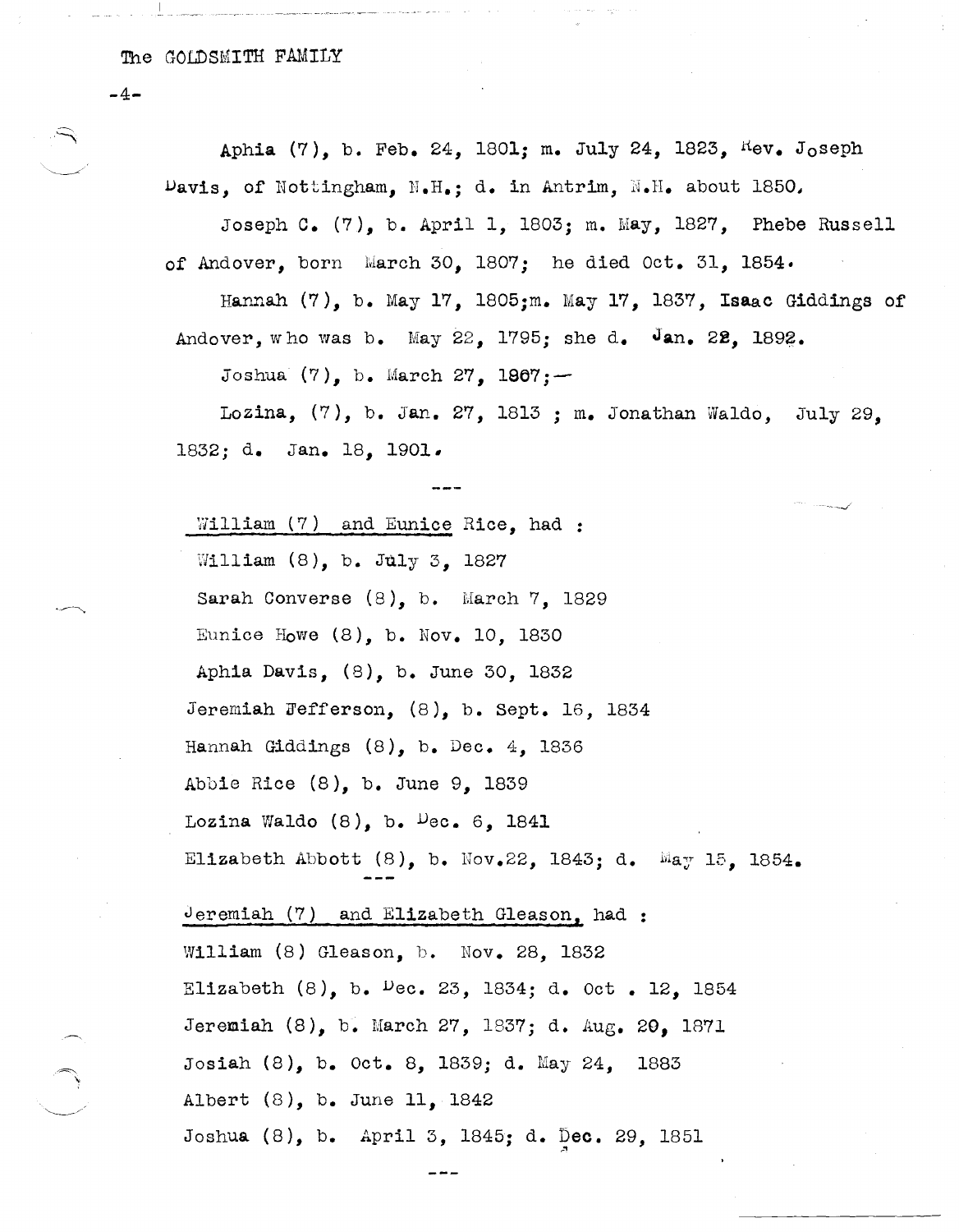-5-

Joseph  $C_{\bullet}$  (7) Goldsmith and Phebe Russell, had:

Sarah Jane, (8), b. April 16, 1828; m. June 8, 1852, Alfred Dunlap; six children; d.  $\texttt{Bec. 4, 1891}$ 

Joseph (8) Converse, b. April 26, 1831; d. Aug. 26, 1895; James (8) Henry, b. April 26, 1833. -3 others-

Lozina  $(7)$  Goldsmith and Jonathan Waldo, had : Sarah Converse, (8), b. Oct. 5, 1832 Elizabeth Abbott (8), b. March 14, 1834 John  $(8)$ , b.  $Pec. 20$ , 1836 Abbie Corbin (8), b. May 28, 1839 Clarissa Wilson (8), b. June 10, 1842 Mary Frances  $(8)$ , b. Dec. 16, 1845 John Warren (8), b. July 6, 1849; d. May 10, 1875.

NOTES - The Townsman -

> $'$ Joseph C. Goldsmith, an old and well known resident of the Scotland District, died at his home last Monday, at the age of 64 years. Deceased was a member of Post 99, G.A.R. and a delegation from that organization, consisting of Commander George F. Holt, Junior- Vice, J. Warren Berry, Adj. Ballard Holt and John L. Smith, acted as pall bearers. The funeral was held yesterday, with the Rev. F.W. Klein of the Baptist Church officiating. Burial was /I at the South Cemetery.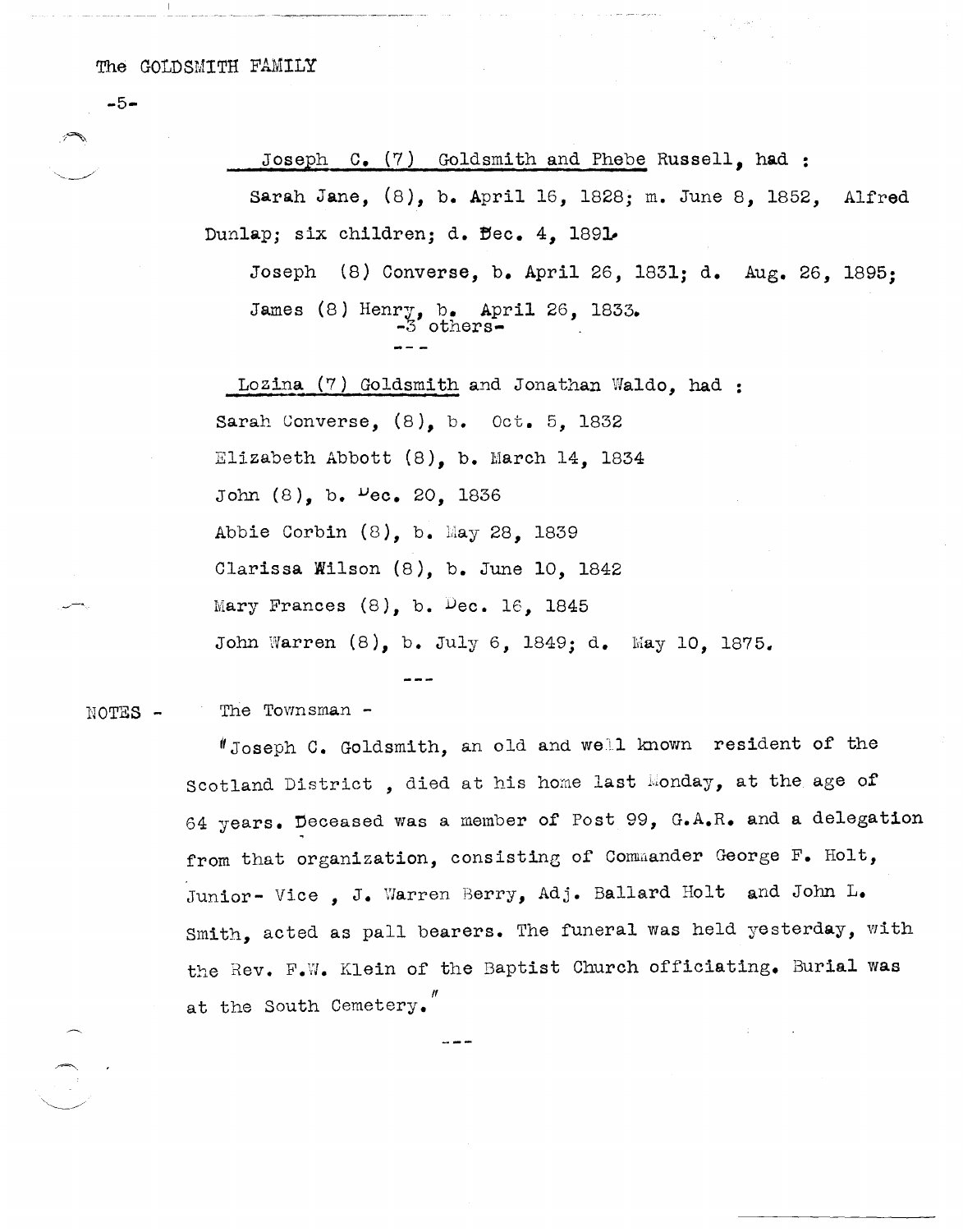#### The GOLDSMITH FAMILY -6-

 $\mu$ OTES- THE TOWNSMAN - 1896.

#### Russell)

" Mrs. Phebe, widow of the late J.C. Goldsmith, fell asleep on June 12, after a few days ' sickness, at the home of Mrs. C.A Shattuck. Main St., aged 89 years, 2 months, 13 days. •

She was the mother of seven children all of whom attained middle age. When the first death occurred she was in her 85th year.

She was born at the Russell homestead, March 30, 1807 $\mu$  and always resided in the Scotland District. She leaves five children: Mrs. James H. Goldsmith, Mrs. C.A. Shattuck, of Andover: Mrs. W.H. Greene, Mrs. W.G. Parker of Ballardvale. Mrs. George K. Dodge, of Ipsvrich

Funeral services were conducted by the Kev. F.W. Klein. Interment was in South Cemetery.

THE TOWNSMAN - 1901

 $\frac{N}{2}$  Lirs. Lozina (Goldsmith) Waldo died Sunday, at the advanced age of 87 years, 11 months and 14 days. Daughter of a soldier and grand daughter of two more flevolutionary heroes. she was connected in a large measure with the two past centuries.

She was born in Andover, Jan. 27, 1813. the youngest of the 11 children of Jeremiah Goldsmith and Sarah Converse. When 19 years of age she married Jonathan Waldo.

Her father, Jeremiah Goldsmith, enlisted when a mere boy. as a drummer, in Capt. Abbott's Company of the Army of Cambridge.  $\texttt{Bec. 9. } 1775.$  lie remained in service throughout the war and at the suitender of Burgoyne, stood within a few gards of Gen. Gates.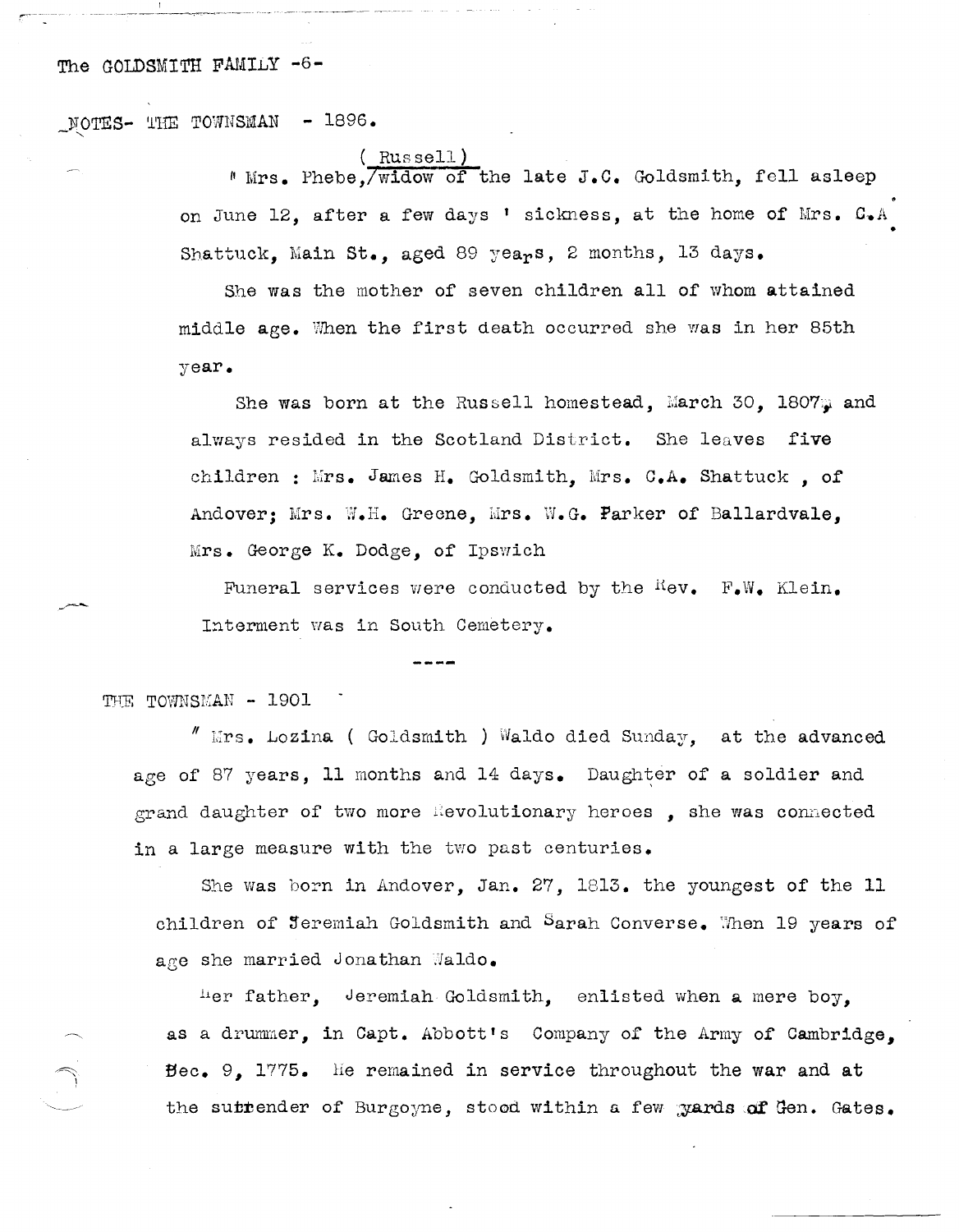Mrs. 'Naldo also had two grandfathers who served in the American Army during the Revolutionary War, William Goldsmith of Andover and Joseph Converse of Bedford.

The deceased was born in the house built by her father on the Boston Turnpike, " over the hill", and lived there for many years. For three years she has lived with her daughters Mrs. Abbie Russell and Miss Mary Waldo, in the Scotland District. Shortly after she moved, the old homestead was burned to the ground.

 $Mrs.$  Waldo was one of the earliest scolars at Abbot $f$  Academy, belonging to the class of 1832. She was a member of the John Adama Chapter of the  $D \cdot A \cdot R$  and of the Phoebe Foxcroft Phillips Chapter. •

She is survived by six children: Mrs. Elizabeth Ward of Peabody, John Waldo of Franklin, N.H., Mrs. Abbie Russell, Mary, Sarah C. and Joseph Waldo of Andover.

The funeral was held from South Church vestry, Thursday at 2 p.m. Rev. F.R. Shipman of ficiated. Interment was at South Cemetery.

July 10, 1903- "George H. Goldsmith died at Ossipee N.H. at home of his<br>Lawrebce Telegram-) aged mother. He was born in Ossipee. N.H. in 1861, and came Lawrehce Telegram-)<br> **Lawrehce Telegram-**) aged mother. He was born in Ossipee, *IT.H.* in 1861, and came to Lawrence at age of 17, learning the printers' trade. Re is survived by his mother, two brothers who live in  $\texttt{Ossipee}$ , and two daughters. Burial will be in the family lot in that town.<sup>"</sup>

1920-  $''$  Sanford King Goldsmith, a Civil War Veteran, died Feb. 1, 1920, at his home, 89 West Springfield St., Boston. He was born at Wilton, N.H. Jan. 22, 1842. Enlisted as a private in the 4th Batt. Rifles, Mass. Volunteers in 1861. He was taken prisoner on two occasions and was severely wounded at the Battle of Gettysburg.